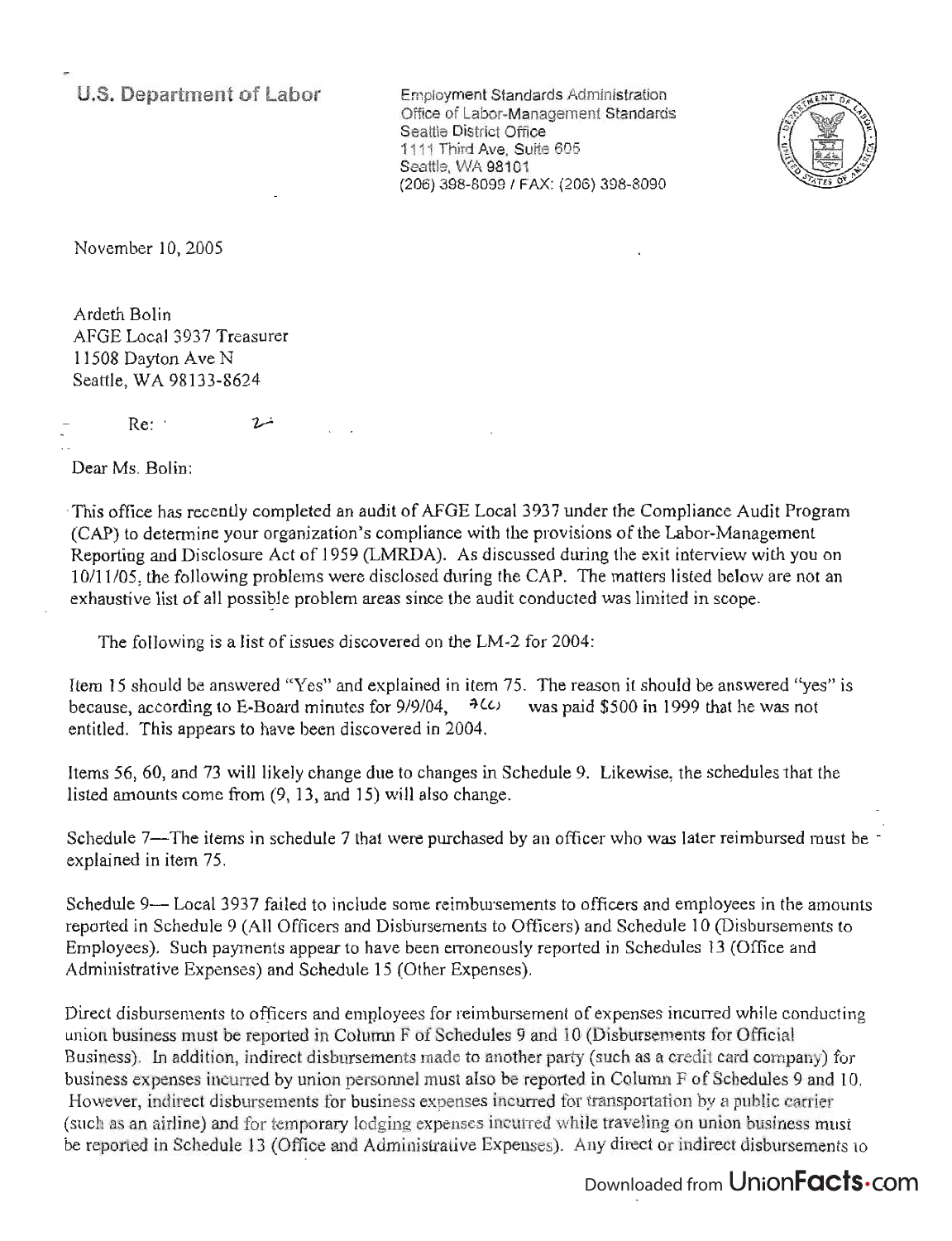union personnel for expenses not necessary for conducting union business must be reported in Column G of Schedules 9 and 10 (Other Disbursements). Refer to the instruction booklet for general guidance on schedule 9. Keep in mind that lost-time (or leave without pay) wages for union officers should be listed in column D. Recruitment bonuses should be listed in column G. If payment from a union account was made to an officer's personal credit card, it needs to be listed in schedule 9 in the proper column.

Schedule 10—Refer to the instruction booklet for general guidance on schedule 10. The instructions for schedule 10 are similar to schedule 9. Ensure that recruitment bonuses and leave without pay wages are reported in the proper columns.

- Schedule 13-1t appears that amounts listed in schedule 13 are incorrect. Specifically, line 1 (described as Direct Pymt -- Hotel, Credit Card) is incorrect. As discussed during the exit interview, payments made to *personal* credit cards for expenses related to travel for official business need to be listed in schedule 9.

Schedule 15-The amounts in schedule 15 may change if the travel amounts should be listed next to an officer or employee in schedule 9 or 10.

As agreed during the exit interview you have submitted an amended LM-2 for 2004 correcting the known deficiencies listed above. During the exit interview you also agreed to report all disbursements to officers and employees in the proper schedules on future LM reports.

Title II of the LMRDA establishes certain reporting and record keeping requirements. Section 206 requires, among other things, that adequate records be maintained for at least five years by which each receipt and disbursement of funds, as well as all account balances can be verified, explained, and clarified. As a general rule, all records used or received in the course of union business must be retained. This includes, in the case of disbursements, not only the retention of original bills, invoices, receipts, and vouchers, but also adequate additional documentation, if necessary, showing the nature of the union business requiring the disbursement, the goods or services received, and the identity of the recipients of the goods or services.

The following record keeping violations were revealed during the audit of Local 3937's 2004 records:

were voided but not retained and their absence was not explained.

4

Union officers and employees failed to retain adequate documentation for reimbursed expenses. The date, amount, and business purpose of every expense must be recorded on at least one union record. As discussed during the exit interview, receipts were not maintained to verify payments made to officers who paid recruiter and/or sign-up bonuses to members.

With respect to documentation retained in support of specific disbursements (including those in payment of credit card charges), the record retention requirement includes not only the retention of original bills, invoices, receipts, and vouchers, but also additional documentation, if necessary, showing the nature of

## Downloaded from UnionFacts.com